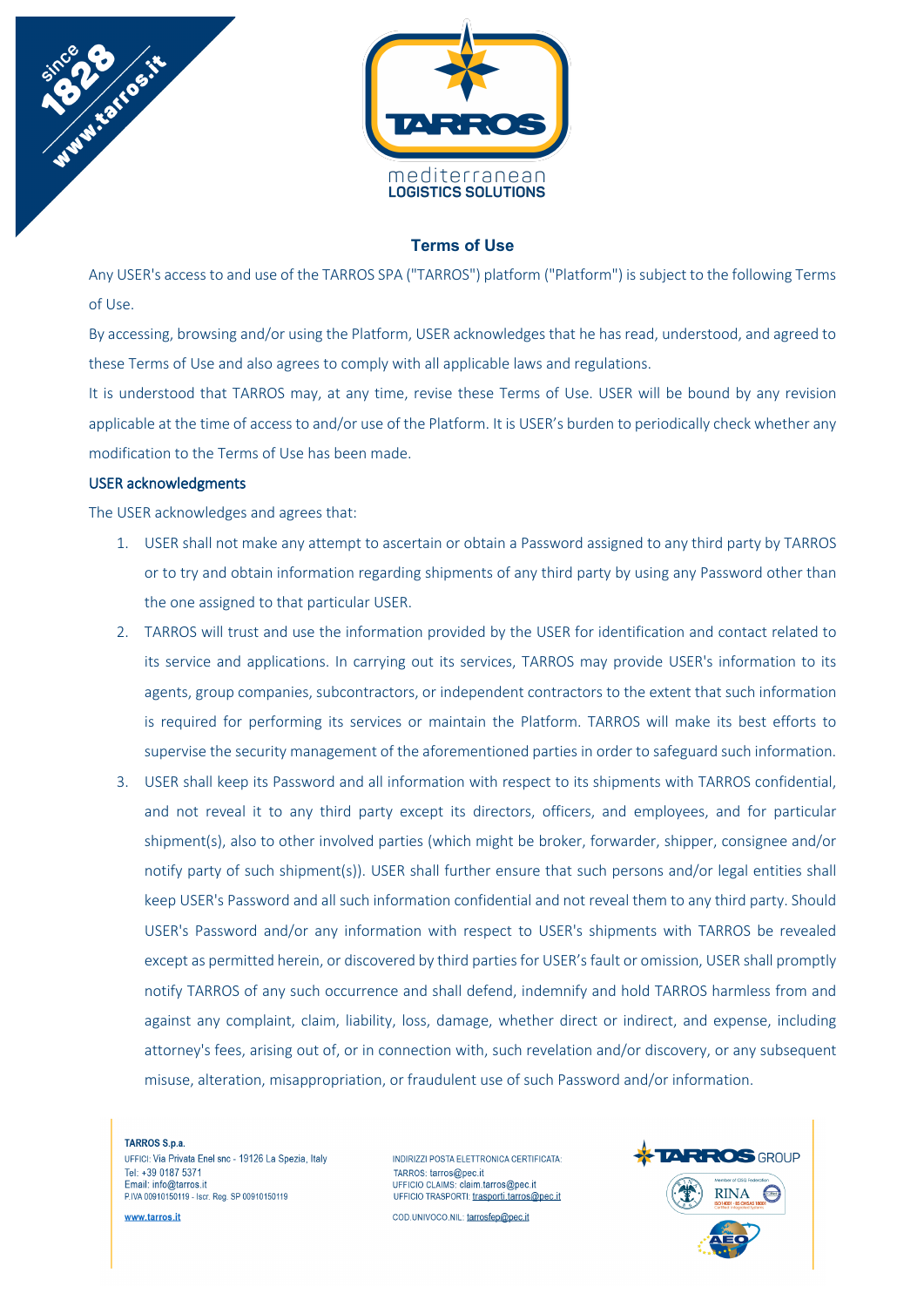

# Confidential information

TARROS does not publish or divulge any of the information registered via the Platform, except as set out below:

- i. if the publishing and/or disclosure of the data is needed for performing its obligations;
- ii. if the disclosure is made to comply with applicable law or with an order or ruling by any competent authority;
- iii. if needed, to remedy to a violation by the USER of the Terms of Use;
- iv. in residual cases, only after obtaining the express authorization of the USER.

### Exclusion of Liability and obligations by USER

TARROS or any of its affiliates, subsidiaries, directors, employees, agents, or representatives of any kind ("Related Parties") is not liable for any damage deriving from wrong and/or missing and/or misleading data indication provided for by the USER. The USER shall defend, indemnify and hold TARROS harmless from and against any complaint, claim, liability, loss, damage, whether direct or indirect, and expense, including attorney's fees, arising out of, or in connection with, such wrong and/or missing and/or misleading data indication.

In performing its services, TARROS and its Related Parties will rely upon the correctness and completeness of the information provided by the USER. Any additional cost and/or any consequential, incidental, special, punitive, or other damages whatsoever, including without limitation to, liability for business interruption or loss of data or profits arising out of any wrong and/or missing and/or misleading data indication, shall be compensated by the USER.

In case of wrong and/or missing and/or misleading data indication provided for by the USER, TARROS will be entitled to prevent such USER from the use of the Platform.

TARROS and its Related Parties assume no responsibility and shall not be held liable for any damages to, or viruses or other items of destructive nature that may infect, USER's computer, any other software, hardware or other IT systems or other property on account of USER's access to or use of or browsing of the Platform or USER's downloading of any material from the Platform.

TARROS and its Related Parties assume no responsibility and shall not be held liable for any damages whatsoever due to any third party's unjustified access to the Platform, passwords or information or data in the Platform.

USER acknowledges and confirms that TARROS shall not be liable for revealing USER's Password, or any Shipment Information obtained through the use of USER's Password, by any third party, unless such disclosure was caused by TARROS' gross negligence.

TARROS S.p.a. UFFICI: Via Privata Enel snc - 19126 La Spezia, Italy Tel: +39 0187 5371 Email: info@tarros.it P.IVA 00910150119 - Iscr. Reg. SP 00910150119

www.tarros.it

INDIRIZZI POSTA ELETTRONICA CERTIFICATA: TARROS: tarros@pec.it UFFICIO CLAIMS: claim.tarros@pec.it UFFICIO TRASPORTI: trasporti.tarros@pec.it COD.UNIVOCO.NIL: tarrosfep@pec.it